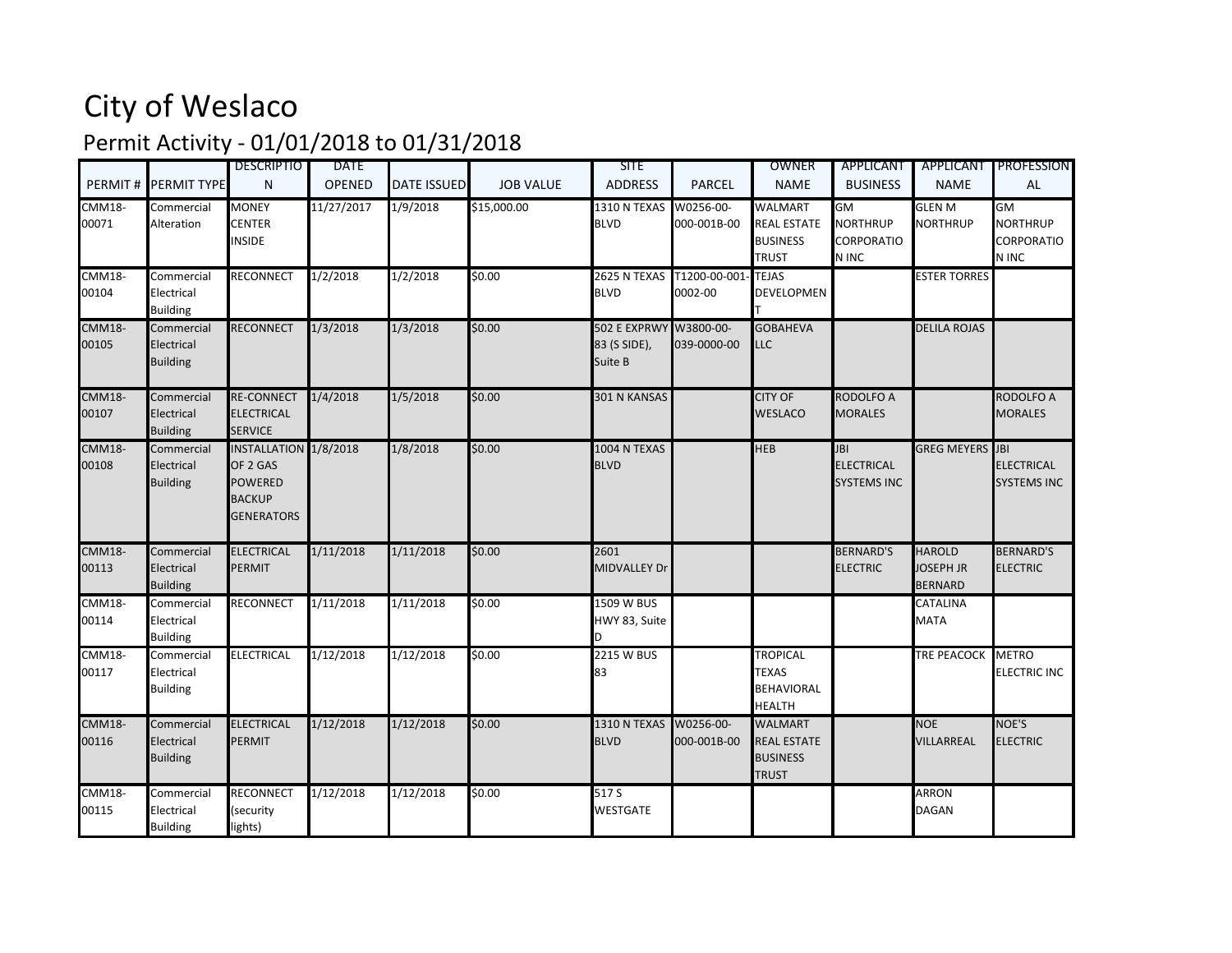| <b>CMM18-</b>          | Commercial                                  | <b>ELECTRICAL</b>                                                                                           | 1/17/2018 | 1/19/2018 | \$0.00     | 2445 N                                 |                                             |                                          | CH ELECTRIC                                     | <b>CONSTANTINO CH ELECTRIC</b>       |                    |
|------------------------|---------------------------------------------|-------------------------------------------------------------------------------------------------------------|-----------|-----------|------------|----------------------------------------|---------------------------------------------|------------------------------------------|-------------------------------------------------|--------------------------------------|--------------------|
| 00119                  | Electrical<br><b>Building</b>               | <b>PERMIT</b><br>(HOUSEMETER<br>SIGN, PARKING                                                               |           |           |            | <b>INTERNATION</b><br>AL               |                                             |                                          | <b>INC</b>                                      | <b>JR ROJAS</b>                      | <b>INC</b>         |
|                        |                                             | <b>AND BLDG</b><br>LIGHTS)                                                                                  |           |           |            |                                        |                                             |                                          |                                                 |                                      |                    |
| <b>CMM18-</b><br>00123 | Commercial<br>Electrical<br><b>Building</b> | WAREHOUSE/<br><b>OFFICE</b>                                                                                 | 1/22/2018 | 1/22/2018 | \$0.00     | 2609<br>MIDVALLEY Dr 0030-00           | M4011-04-000                                |                                          | <b>JC ELECTRIC</b>                              | <b>JOSE JAVIER</b><br><b>CAVAZOS</b> | <b>JC ELECTRIC</b> |
| <b>CMM18-</b><br>00125 | Commercial<br>Electrical<br><b>Building</b> | <b>OFFICE</b>                                                                                               | 1/23/2018 | 1/23/2018 | \$0.00     | 406 S<br>NEBRASKA,<br>Suite C          | W2300-00-<br>036-0002-00                    | <b>RAINWATER</b><br><b>JACKSON III</b>   |                                                 | <b>JACK</b><br>RAINWATER             |                    |
| <b>CMM18-</b><br>00128 | Commercial<br>Electrical<br><b>Building</b> | <b>NEW TENANT</b>                                                                                           | 1/26/2018 | 1/26/2018 | \$0.00     | 1102 W<br>EXPRWY 83                    | C2678-01-000-LARA<br>0004-00                | EDUARDO &<br><b>NORA V</b>               |                                                 | <b>ROBERT</b><br>RODRIGUEZ           |                    |
| <b>CMM18-</b><br>00129 | Commercial<br>Electrical<br><b>Building</b> | <b>GYM</b>                                                                                                  | 1/30/2018 | 1/30/2018 | \$0.00     |                                        | 412 GRAYS LN G7300-00-002-SIESTA<br>0020-00 | <b>VILLAGE INC</b>                       |                                                 | <b>JAVIER PEREZ</b>                  |                    |
| <b>CMM18-</b><br>00131 | Commercial<br>Electrical<br><b>Building</b> | <b>HOME</b><br><b>HEALTH CARE</b>                                                                           | 1/31/2018 | 1/31/2018 | \$0.00     | 604 E 6TH ST                           | M5300-00-001 VALERIO &<br>0047-01           | <b>ASSOCIATES</b><br>LLC.                | PAN DE VIDA<br><b>HEALTH CARE</b><br><b>LLC</b> |                                      |                    |
| <b>CMM18-</b><br>00133 | Commercial<br>Electrical<br><b>Building</b> | <b>RECONNECT</b>                                                                                            | 1/31/2018 | 1/31/2018 | \$0.00     | 1009 S UTAH<br>AVE, Suite A            | U4050-00-000<br>000A-00                     | <b>ESHWAR</b><br>NAINA C                 |                                                 | GABRIEL<br><b>JGALDE</b>             |                    |
| <b>CMM18-</b><br>00132 | Commercial<br>Electrical<br><b>Building</b> | <b>RECONNECT</b><br><b>FOR SECURITY</b><br><b>LIGHTS</b>                                                    | 1/31/2018 | 1/31/2018 | \$0.00     | 1522 S BRIDGE W3800-00-<br>AVE         | 686-0000-50                                 | <b>UM RENTALS</b><br>LTD                 |                                                 | CALVIN<br>LACKEY                     |                    |
| <b>CMM18-</b><br>00121 | Commercial<br>Mechanical                    | MULTI FAMILY 1/18/2018                                                                                      |           | 1/18/2018 | \$5,000.00 | 509 E PIKE                             | M7240-00-000 LF TRINITY<br>0001-00          | DEVELOPMEN<br><b>T GROUP LLC</b>         |                                                 | <b>IOSE A REYNA AIR WORKS</b>        |                    |
| <b>CMM18-</b><br>00044 | Commercial<br>New or<br>Addition            | <b>CONCRETE</b><br><b>PAD FOR</b><br><b>OUTSIDE</b><br><b>FREEZER FOR</b><br><b>THE</b><br><b>CAFETERIA</b> | 11/3/2017 | 1/8/2018  | \$700.00   | 2202N<br><b>INTERNATION</b><br>AL BLVD | 1041-00                                     | A0800-00-000- WESLACO IND<br>SCHOOL DIST | <b>WISD MAINT</b><br><b>DEPT</b>                |                                      |                    |
| <b>CMM18-</b><br>00045 | Commercial<br>New or<br>Addition            | <b>CONCRETE</b><br><b>SLAB AND</b><br><b>SIDEWALK</b><br>FOR A BAND<br><b>TOWER</b>                         | 11/3/2017 | 1/8/2018  | \$900.00   | 810 S<br>PLEASANTVIE<br>$\overline{M}$ |                                             | <b>WESLACO ISD</b>                       | <b>WISD MAINT</b><br><b>DEPT</b>                |                                      |                    |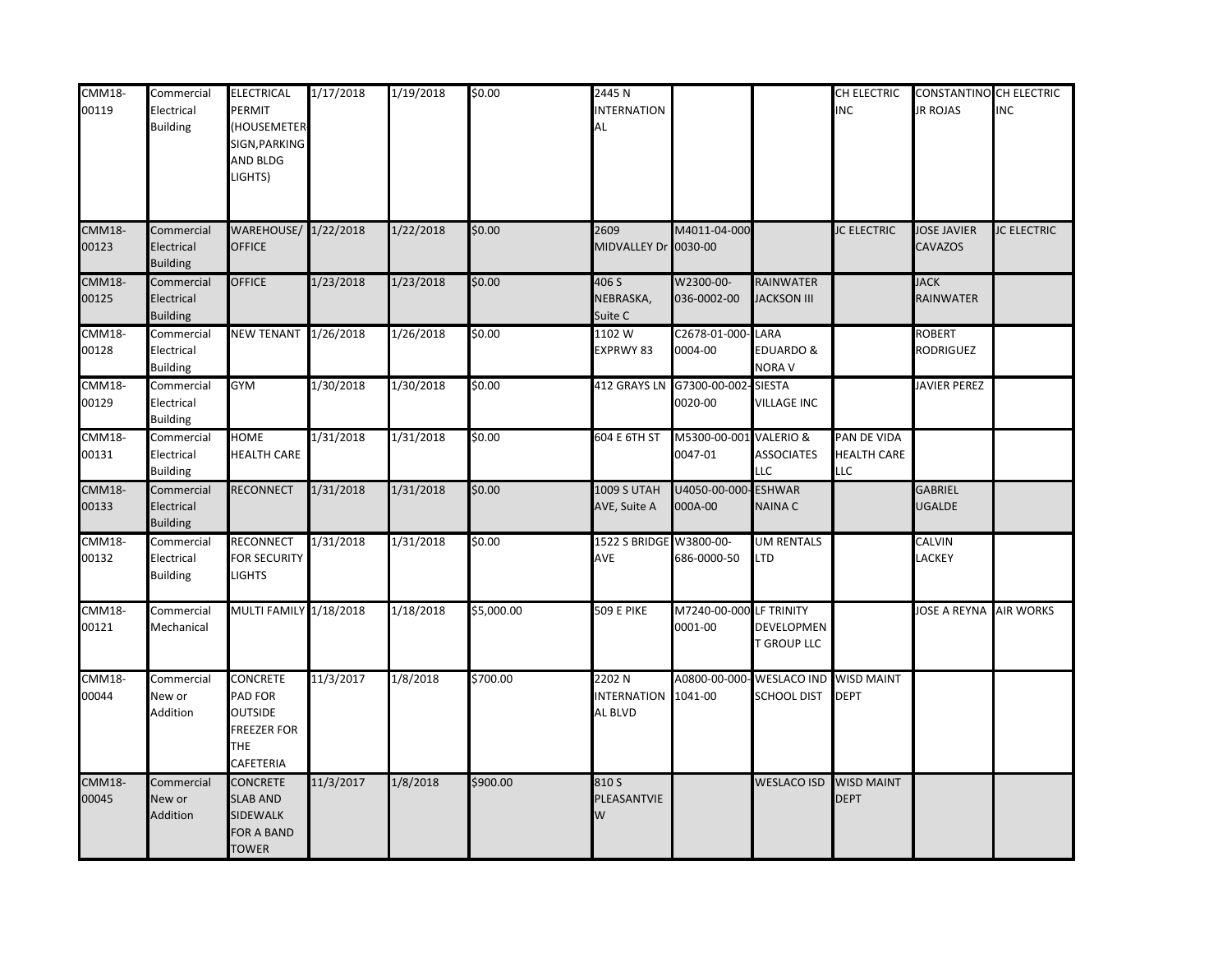| <b>CMM18-</b><br>00046 | Commercial<br>New or<br>Addition | <b>CONCRETE</b><br><b>SLAB FOR</b><br><b>OUTSIDE</b><br><b>FREEZER FOR</b> | 11/3/2017 | 1/8/2018  | \$700.00     | 1610W<br><b>SUGAR CANE</b>        |                             | WESLACO ISD WISD MAINT                                                | <b>DEPT</b>                                                                                                       |                                   |                                                                                                                   |
|------------------------|----------------------------------|----------------------------------------------------------------------------|-----------|-----------|--------------|-----------------------------------|-----------------------------|-----------------------------------------------------------------------|-------------------------------------------------------------------------------------------------------------------|-----------------------------------|-------------------------------------------------------------------------------------------------------------------|
| <b>CMM18-</b>          |                                  | <b>CAFETERIA</b><br><b>USE</b><br>INSTALLATION 10/24/2017                  |           | 1/8/2018  | \$100,000.00 | 1004 N TEXAS                      |                             | <b>HEB</b>                                                            | <b>ENCHANTED</b>                                                                                                  | <b>VANCE</b>                      | <b>ENCHANTED</b>                                                                                                  |
| 00026                  | Commercial<br>New or<br>Addition | OF 2 GAS<br><b>POWERED</b><br><b>BACKUP</b><br><b>GENERATORS</b>           |           |           |              | <b>BLVD</b>                       |                             |                                                                       | <b>ROCK</b><br><b>ELECTRIC</b>                                                                                    | <b>TARTER</b>                     | <b>ROCK</b><br><b>ELECTRIC</b>                                                                                    |
| <b>CMM18-</b><br>00110 | Commercial<br>New or<br>Addition | <b>RENEWAL OF</b><br><b>PERMIT</b><br>#1500014<br>(WAREHOUSE)              | 1/10/2018 | 1/10/2018 | \$0.00       | 2601<br><b>MIDVALLEY Dr</b>       |                             |                                                                       |                                                                                                                   | <b>ROBERTO</b><br><b>HINOJOSA</b> |                                                                                                                   |
| <b>CMM18-</b><br>00124 | Commercial<br>New or<br>Addition | PARKING LOT<br><b>ADDITION</b>                                             | 1/23/2018 | 1/23/2018 | \$35,000.00  | 1000 JAIMES                       |                             | <b>OVERHEAD</b><br>T LLC                                              | <b>RGV LAND</b><br>MANAGEMEN DEVELOPMEN                                                                           |                                   |                                                                                                                   |
| <b>CMM18-</b><br>00106 | Commercial<br>Plumbing           | <b>PLUMBING</b><br><b>PERMIT</b>                                           | 1/4/2018  | 1/4/2018  | \$0.00       | <b>205 W BUS</b><br><b>HWY 83</b> | W2300-00-<br>019-0001-00    | <b>FRIS CHKN LLC GUEVARA'S</b>                                        | PLUMBING                                                                                                          | FABIAN<br><b>GUEVARA</b>          | <b>GUEVARA'S</b><br><b>PLUMBING</b>                                                                               |
| $CMM18-$<br>00112      | Commercial<br>Plumbing           | <b>PLUMBING</b>                                                            | 1/11/2018 | 1/11/2018 | \$0.00       | <b>2215 W BUS</b><br>83           |                             | <b>TROPICAL</b><br><b>TEXAS</b><br><b>BEHAVIORAL</b><br><b>HEALTH</b> | <b>RIO</b><br><b>MECHANICAL</b><br><b>INC</b>                                                                     | <b>JUAN CARLOS</b><br>LOZANO      | <b>RIO</b><br><b>MECHANICAL</b><br><b>INC</b>                                                                     |
| <b>CMM18-</b><br>00127 | Commercial<br>Plumbing           | <b>PLUMBING</b><br><b>PERMIT</b>                                           | 1/24/2018 | 1/24/2018 | \$0.00       | 2415 E BUS 83                     |                             |                                                                       | <b>ATLAS</b><br>ELECTRICAL,<br><b>AIR</b><br><b>CONDITIONIN</b><br>G,<br>REFRIGERATIO<br>N AND<br><b>PLUMBING</b> | LORENA<br><b>BEATRIZ</b>          | <b>ATLAS</b><br>ELECTRICAL,<br><b>AIR</b><br><b>CONDITIONIN</b><br>G,<br><b>REFRIGERATIO</b><br>N AND<br>PLUMBING |
| <b>RES18-</b><br>00288 | Residential<br>Alteration        | <b>REPLACE 14</b><br><b>WINDOWS</b>                                        | 1/8/2018  | 1/10/2018 | \$3,000.00   | 817 S<br>MISSOURI AVE 0016-00     | O5100-00-001- BALLIN FELIPE | H & HERLINDA                                                          |                                                                                                                   | FELIPE &<br><b>LINDA BALLIN</b>   |                                                                                                                   |
| <b>RES18-</b><br>00329 | Residential<br>Alteration        | <b>ADDING</b><br><b>INSULATION</b><br>TO HOME                              | 1/22/2018 | 1/26/2018 | \$2,299.82   | 1003 W 8TH<br><b>ST</b>           | J8100-00-004-<br>0002-00    | <b>VALLEJO ROSA</b><br><b>ALIDYA</b>                                  | <b>LOWER YOUR</b><br><b>ELECTRICAL</b><br><b>BILL</b>                                                             | <b>CARLOS</b><br><b>HUERTA</b>    | LOWER YOUR<br><b>ELECTRICAL</b><br><b>BILL</b>                                                                    |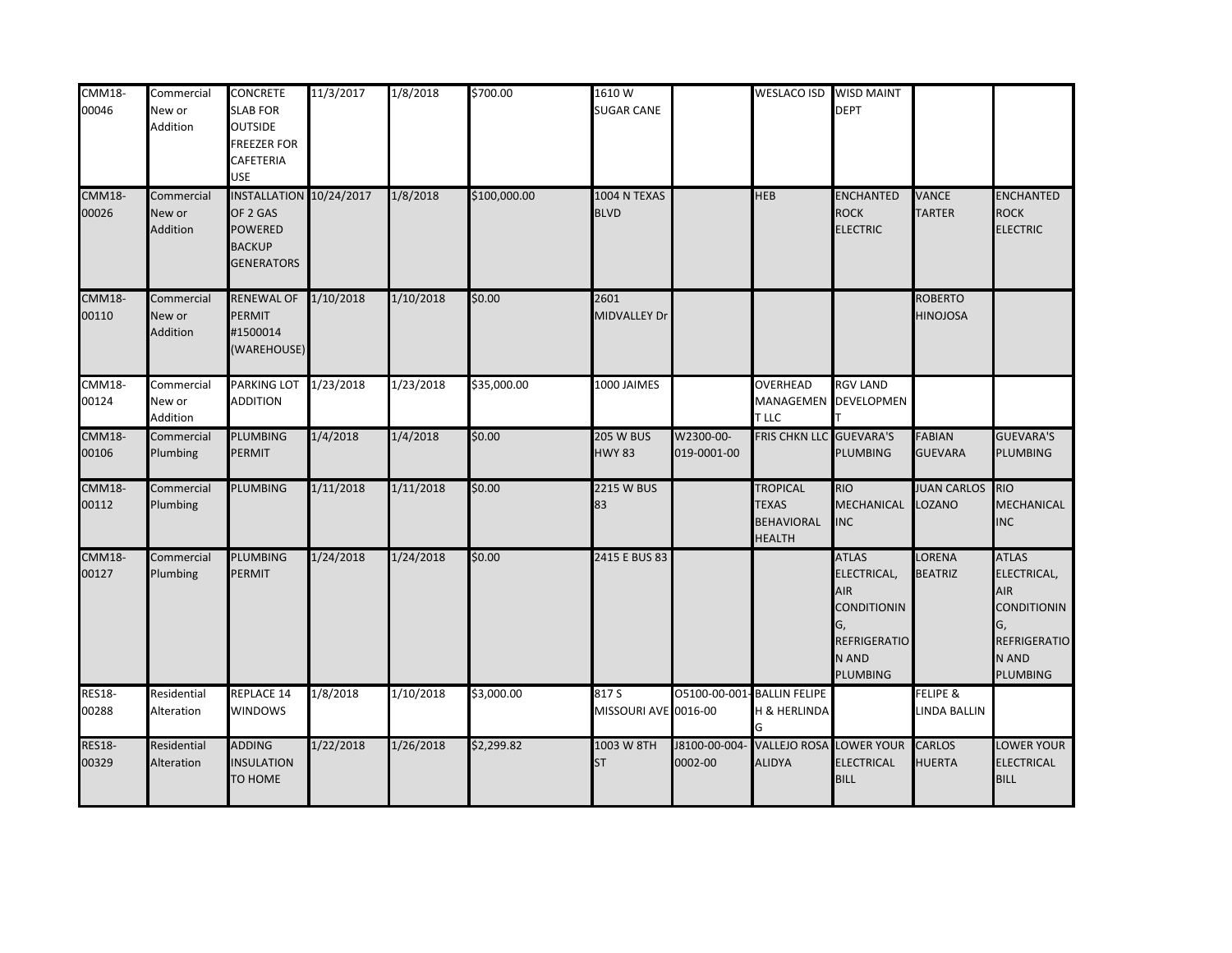| <b>RES18-</b><br>00330 | Residential<br>Alteration                    | <b>ADDING</b><br><b>INSULATION</b><br>TO HOUSE                                                                                                                                                                                   | 1/22/2018  | 1/26/2018 | \$503.00   | 320 <sub>N</sub><br>MISSOURI AVE 0001-00 | T1700-00-003- ZUNIGA     | <b>ANTONIO &amp;</b><br>SOFIA    | LOWER YOUR CARLOS<br>ELECTRICAL<br><b>BILL</b> | <b>HUERTA</b>                                       | LOWER YOUR<br><b>ELECTRICAL</b><br><b>BILL</b> |
|------------------------|----------------------------------------------|----------------------------------------------------------------------------------------------------------------------------------------------------------------------------------------------------------------------------------|------------|-----------|------------|------------------------------------------|--------------------------|----------------------------------|------------------------------------------------|-----------------------------------------------------|------------------------------------------------|
| <b>RES18-</b><br>00276 | Residential<br>Alteration                    | REPAIRS:<br>LIVING ROOM<br>WINDOW,<br><b>BEDROOM</b><br>SHEETROCK,<br>LIVING ROOM<br>SHEETROCK,<br><b>TAR PAPER ON</b><br>ROOF,<br><b>BATHROOM</b><br>TOILET, SINK,<br>SHOWER,<br>KITCHEN SINK,<br><b>BEDROOM</b><br><b>TILE</b> | 12/29/2017 | 1/30/2018 | \$2,800.00 | 2018 ABILENE<br><b>DR</b>                | E8500-00-004-<br>0016-00 | <b>JORGE</b><br><b>GAYTAN</b>    |                                                | <b>JORGE</b><br><b>GAYTAN</b>                       |                                                |
| <b>RES18-</b><br>00279 | Residential<br>Electrical<br><b>Building</b> | <b>ELECTRICAL</b><br>PERMIT                                                                                                                                                                                                      | 1/5/2018   | 1/5/2018  | \$0.00     | 608 W 1ST                                |                          |                                  | <b>JC ELECTRIC</b>                             | <b>JOSE JAVIER</b><br>CAVAZOS                       | <b>JC ELECTRIC</b>                             |
| <b>RES18-</b><br>00281 | Residential<br>Electrical<br><b>Building</b> | <b>ELECTRICAL</b><br>PERMIT                                                                                                                                                                                                      | 1/5/2018   | 1/5/2018  | \$0.00     | 1515 Sahara<br>Dr                        | L4803-00-000-<br>0017-00 | <b>ANTIONIO</b><br><b>GUDINO</b> | <b>BERNARD'S</b><br><b>ELECTRIC</b>            | <b>HAROLD</b><br><b>JOSEPH JR</b><br><b>BERNARD</b> | <b>BERNARD'S</b><br><b>ELECTRIC</b>            |
| <b>RES18-</b><br>00282 | Residential<br>Electrical<br><b>Building</b> | <b>NEW HOME</b>                                                                                                                                                                                                                  | 1/5/2018   | 1/5/2018  | \$0.00     | 508 LOS<br><b>TORRITOS</b>               |                          |                                  | ALFA ELECTRIC GASTON                           | PALMA                                               | <b>ALFA ELECTRIC</b>                           |
| <b>RES18-</b><br>00283 | Residential<br>Electrical<br><b>Building</b> | <b>NEW HOME</b>                                                                                                                                                                                                                  | 1/8/2018   | 1/8/2018  | \$0.00     | 1917<br>SALVADOR                         | S5447-00-000-<br>0205-00 | <b>JUAN M</b><br><b>GARCIA</b>   | VILLANUEVA<br><b>ELECTRIC</b>                  | FRANK D<br>VILLANUEVA                               | VILLANUEVA<br><b>ELECTRIC</b>                  |
| <b>RES18-</b><br>00285 | Residential<br>Electrical<br><b>Building</b> | <b>NEW HOME</b>                                                                                                                                                                                                                  | 1/8/2018   | 1/8/2018  | \$0.00     | 617 SAMARIA                              |                          | <b>MARY LOU</b><br><b>GARCIA</b> | VILLANUEVA<br><b>ELECTRIC</b>                  | <b>FRANK D</b><br>VILLANUEVA                        | <b>VILLANUEVA</b><br><b>ELECTRIC</b>           |
| <b>RES18-</b><br>00286 | Residential<br>Electrical<br><b>Building</b> | <b>NEW HOME</b>                                                                                                                                                                                                                  | 1/8/2018   | 1/8/2018  | \$0.00     | 2016<br>BRIGHTWOOD 0152-00               | S5447-00-000-            | <b>ARNULFO</b><br><b>MUNOZ</b>   |                                                | <b>FRANKD</b><br>VILLANUEVA                         | <b>VILLANUEVA</b><br><b>ELECTRIC</b>           |
| <b>RES18-</b><br>00303 | Residential<br>Electrical<br><b>Building</b> | to wire house 1/11/2018                                                                                                                                                                                                          |            | 1/11/2018 | \$0.00     | 317 stone<br>ridge Dr                    | R3485-00-000-<br>0016-00 |                                  | ALFA ELECTRIC GASTON                           | PALMA                                               |                                                |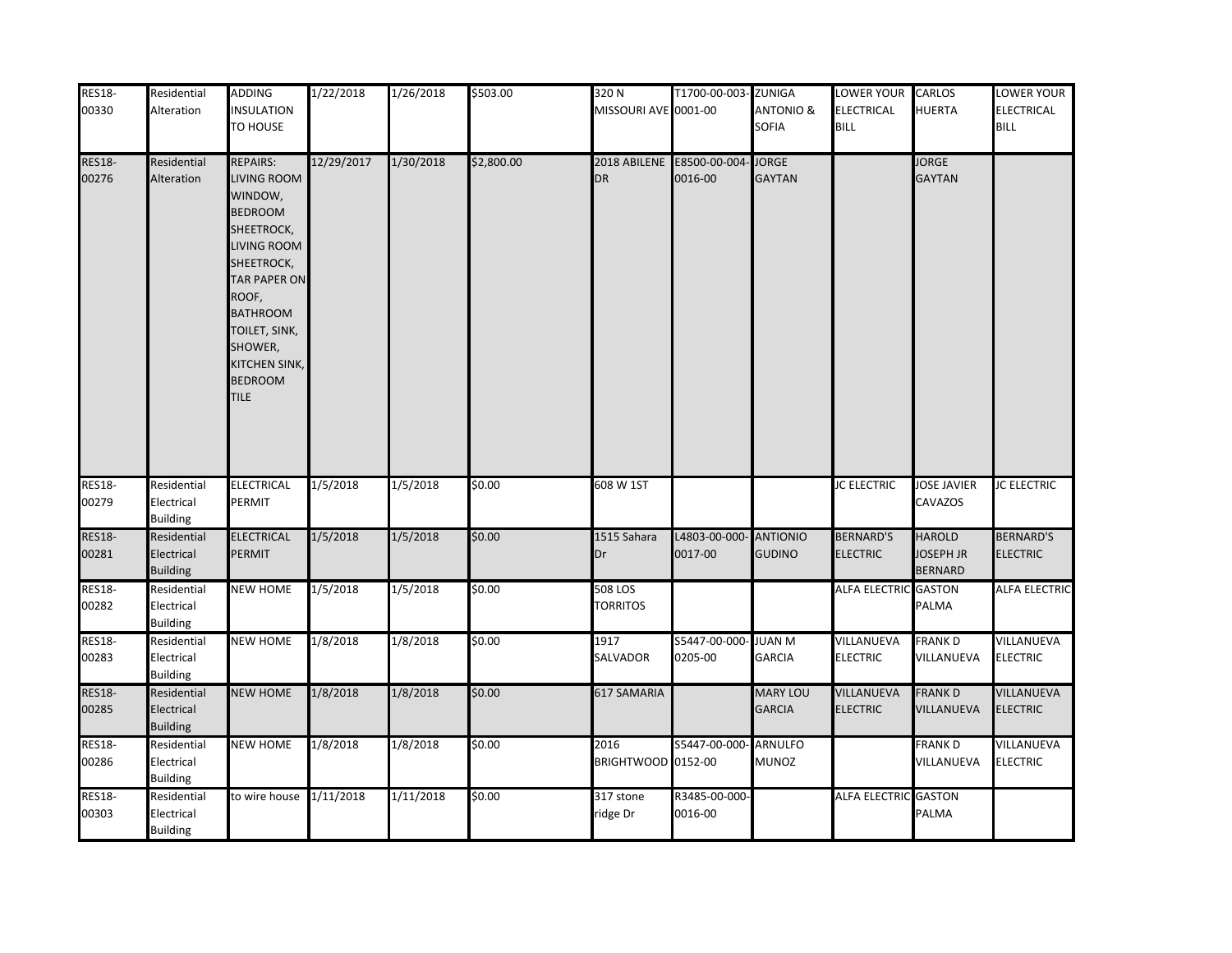| <b>RES18-</b><br>00302 | Residential<br>Electrical<br><b>Building</b> | wire the house 1/11/2018<br>and service<br>redo |           | 1/11/2018 | \$0.00 | 1614 S bridge<br>Ave                 | W3800-00-<br>687-0000-60           |                                 | ALFA ELECTRIC GASTON                           | PALMA                                      |                                       |
|------------------------|----------------------------------------------|-------------------------------------------------|-----------|-----------|--------|--------------------------------------|------------------------------------|---------------------------------|------------------------------------------------|--------------------------------------------|---------------------------------------|
| <b>RES18-</b><br>00311 | Residential<br>Electrical<br><b>Building</b> | RECONNECT                                       | 1/12/2018 | 1/12/2018 | \$0.00 | 220 W STEVE<br>Dr, Unit 9            |                                    |                                 |                                                | YOLANDA DE<br>LEON                         |                                       |
| <b>RES18-</b><br>00316 | Residential<br>Electrical<br><b>Building</b> | <b>RE-CONNECT</b><br><b>SERVICE</b>             | 1/16/2018 | 1/16/2018 | \$0.00 | 208 N<br>COLORADO ST                 | C4200-00-005- HERNANDEZ<br>0008-00 | ANGELA                          |                                                | ARMANDO<br>HERNANDEZ                       |                                       |
| <b>RES18-</b><br>00317 | Residential<br>Electrical<br><b>Building</b> | <b>RE-CONNECT</b><br><b>SERVICE</b>             | 1/16/2018 | 1/16/2018 | \$0.00 | 1900 S<br><b>BRIDGE, Unit</b><br>320 | W3800-00-<br>752-0000-50           | <b>RANCHERO</b><br>VILLAGE      | <b>BEAR SQUARE</b><br><b>ELECTRIC</b>          | <b>JOSE JR</b><br>HERNANDEZ                | <b>BEAR SQUARE</b><br><b>ELECTRIC</b> |
| <b>RES18-</b><br>00319 | Residential<br>Electrical<br><b>Building</b> | <b>ELECTRICAL</b><br><b>PERMIT</b>              | 1/17/2018 | 1/17/2018 | \$0.00 | <b>2017 PAGE</b>                     | S5447-00-000-<br>0035-00           |                                 | <b>IES</b><br><b>RESIDENTIAL</b><br><b>INC</b> | <b>JOSE MARIO</b><br>VASQUEZ               |                                       |
| <b>RES18-</b><br>00321 | Residential<br>Electrical<br><b>Building</b> | ELECTRICAL<br>PERMIT                            | 1/17/2018 | 1/17/2018 | \$0.00 | 114 S GUERRA                         | G9100-00-004- ALVARO<br>0005-00    | <b>TORRES</b>                   | CH ELECTRIC<br><b>INC</b>                      | CONSTANTINO CH ELECTRIC<br><b>JR ROJAS</b> | <b>INC</b>                            |
| <b>RES18-</b><br>00320 | Residential<br>Electrical<br><b>Building</b> | <b>NEW SERVICE</b><br><b>FOR MOBILE</b><br>HOME | 1/17/2018 | 1/17/2018 | \$0.00 | 1209<br>SAPPHIRE AVE 0016-00         | C5354-01-002                       | <b>JORGE SIERRA</b>             |                                                | <b>JUAN A</b><br><b>CERVANTES</b>          | <b>JAC ELECTRIC</b>                   |
| <b>RES18-</b><br>00322 | Residential<br>Electrical<br><b>Building</b> | <b>ELECTRICAL</b><br>PERMIT                     | 1/18/2018 | 1/18/2018 | \$0.00 | <b>2420 FLAG</b><br><b>STONE</b>     | R3485-00-000-<br>0035-00           | <b>CESAR</b><br>SOLANO          | RAINBOW<br><b>ELECTRIC</b>                     | <b>VALENTIN L</b><br>SANCHEZ               | <b>RAINBOW</b><br><b>ELECTRIC</b>     |
| <b>RES18-</b><br>00323 | Residential<br>Electrical<br><b>Building</b> | <b>ELECTRICAL</b><br>PERMIT                     | 1/18/2018 | 1/18/2018 | \$0.00 | 600 S BRIDGE<br>AVE, Unit 136        | W3800-00-<br>640-0000-08           | <b>DITTBURNER</b><br>LARRY      | JAVIER DE LA<br>O                              | <b>JAVIER DE LA</b>                        | JAVIER DE LA                          |
| <b>RES18-</b><br>00324 | Residential<br>Electrical<br><b>Building</b> | <b>METER</b><br><b>UPGRADE</b>                  | 1/18/2018 | 1/18/2018 | \$0.00 | 600 S BRIDGE<br>AVE, Unit 225        | W3800-00-<br>640-0000-08           | <b>DITTBURNER</b><br>LARRY      | <b>JAVIER DE LA</b>                            |                                            | <b>JAVIER DE LA</b>                   |
| <b>RES18-</b><br>00331 | Residential<br>Electrical<br><b>Building</b> | <b>ELECTRICAL</b><br>PERMIT                     | 1/22/2018 | 1/22/2018 | \$0.00 | 2005<br>SALVADOR<br>Ave              | S5447-00-000<br>0208-00            | <b>JULIO</b><br>RAMIREZ         | VILLANUEVA<br><b>ELECTRIC</b>                  | <b>FRANKD</b><br>VILLANUEVA                | VILLANUEVA<br><b>ELECTRIC</b>         |
| <b>RES18-</b><br>00335 | Residential<br>Electrical<br><b>Building</b> | <b>NEW HOME</b>                                 | 1/23/2018 | 1/23/2018 | \$0.00 | 2008<br><b>SALVADOR</b>              | S5447-00-000<br>0192-00            | <b>AMIGO PARK</b><br><b>INC</b> |                                                | <b>VALENTIN L</b><br>SANCHEZ               | <b>RAINBOW</b><br><b>ELECTRIC</b>     |
| <b>RES18-</b><br>00336 | Residential<br>Electrical<br><b>Building</b> | <b>NEW HOME</b>                                 | 1/23/2018 | 1/23/2018 | \$0.00 | 2009<br>SALVADOR                     | S5447-00-000<br>0209-00            | <b>AMIGO PARK</b><br><b>INC</b> | RAINBOW<br><b>ELECTRIC</b>                     | <b>VALENTIN L</b><br>SANCHEZ               | RAINBOW<br><b>ELECTRIC</b>            |
| <b>RES18-</b><br>00338 | Residential<br>Electrical<br><b>Building</b> | <b>NEW HOME</b>                                 | 1/23/2018 | 1/23/2018 | \$0.00 | 2012<br><b>SALVADOR</b>              | S5447-00-000<br>0191-00            | <b>AMIGO PARK</b><br><b>INC</b> | <b>RAINBOW</b><br><b>ELECTRIC</b>              | <b>VALENTIN L</b><br>SANCHEZ               | <b>RAINBOW</b><br><b>ELECTRIC</b>     |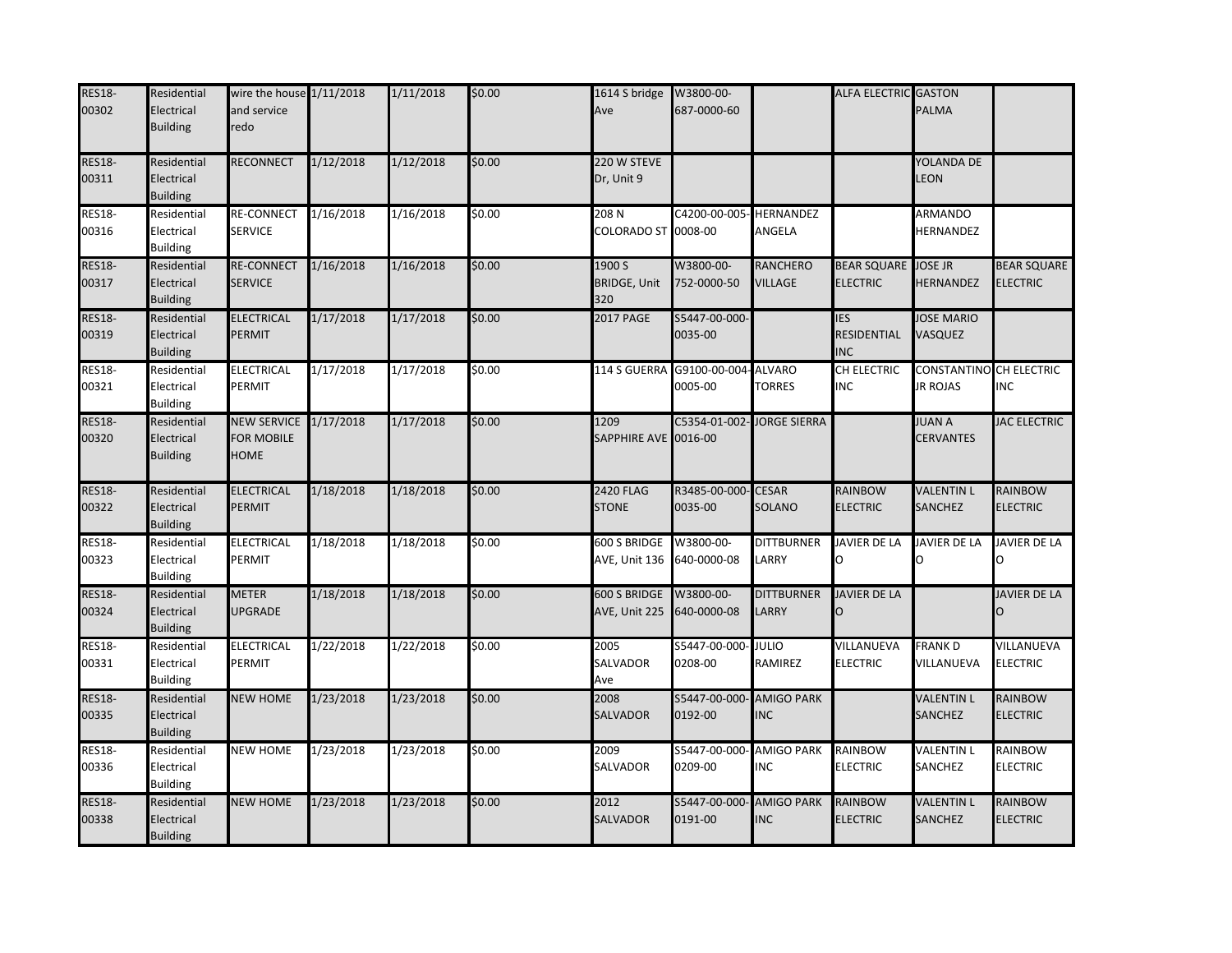| <b>RES18-</b><br>00334 | Residential<br>Electrical<br><b>Building</b> | REMODELING 1/23/2018<br><b>AND REPAIR</b>       |           | 1/23/2018 | \$0.00 | AVE                                           | 506 N KANSAS M6450-00-011 VARGAS LUPE SUNSHINE<br>0010-00 |                                                                     | <b>ELECTRIC</b>                                                     | <b>MANUEL JR</b><br>LONGORIA               | <b>SUNSHINE</b><br><b>ELECTRIC</b>                                  |
|------------------------|----------------------------------------------|-------------------------------------------------|-----------|-----------|--------|-----------------------------------------------|-----------------------------------------------------------|---------------------------------------------------------------------|---------------------------------------------------------------------|--------------------------------------------|---------------------------------------------------------------------|
| <b>RES18-</b><br>00356 | Residential<br>Electrical<br><b>Building</b> | <b>ELECTRICAL -</b><br><b>NEW SERVICE</b>       | 1/26/2018 | 1/26/2018 | \$0.00 | <b>3808 CANAN</b><br>St                       | T5432-00-000<br>0023-00                                   | <b>GARCIA</b><br><b>VICTOR HUGO ELECTRIC</b>                        | VELASQUEZ                                                           | <b>TOMAS G</b><br>VELASQUEZ                | VELASQUEZ<br><b>ELECTRIC</b>                                        |
| <b>RES18-</b><br>00354 | Residential<br>Electrical<br><b>Building</b> | <b>NEW HOME</b>                                 | 1/26/2018 | 1/26/2018 | \$0.00 | 2307 W<br><b>WATERWILLO</b><br>W DR           | M3920-00-007<br>0003-00                                   | <b>MID POINT</b><br><b>PROPERTIES</b><br>LLC                        | <b>IES</b><br>RESIDENTIAL<br>INC                                    | <b>JOSE MARIO</b><br>VASQUEZ               | <b>IES</b><br><b>RESIDENTIAL</b><br><b>INC</b>                      |
| <b>RES18-</b><br>00355 | Residential<br>Electrical<br><b>Building</b> | <b>NEW HOME</b>                                 | 1/26/2018 | 1/26/2018 | \$0.00 | 2207 S<br>MULBERRY DR 0011-00                 | M3920-00-001                                              | <b>DAVILA</b><br>SALOMON G & RESIDENTIAL<br>ANA EDITH R             | <b>IES</b><br><b>INC</b>                                            | <b>JOSE MARIO</b><br>VASQUEZ               | <b>IES</b><br><b>RESIDENTIAL</b><br><b>INC</b>                      |
| <b>RES18-</b><br>00358 | Residential<br>Electrical<br><b>Building</b> | <b>NEW HOME</b>                                 | 1/26/2018 | 1/26/2018 | \$0.00 | 2900 CACTUS<br>Dr                             | Q0952-00-000<br>0011-00                                   | MEDELFISH<br>LTD                                                    | VILLANUEVA<br><b>ELECTRIC</b>                                       | <b>FRANKD</b><br>VILLANUEVA                | VILLANUEVA<br><b>ELECTRIC</b>                                       |
| <b>RES18-</b><br>00353 | Residential<br>Electrical<br><b>Building</b> | New Home                                        | 1/26/2018 | 1/26/2018 | \$0.00 | 2617N<br><b>GEORGIA AVE</b>                   | T1300-00-006<br>0016-00                                   | <b>PEREZ</b><br>ALBERTO &<br><b>MARIA</b>                           | <b>MEP</b><br><b>CONSTRUCTIO</b><br><b>N SERVICES</b><br><b>LLC</b> |                                            | <b>MEP</b><br><b>CONSTRUCTIO</b><br><b>N SERVICES</b><br><b>LLC</b> |
| <b>RES18-</b><br>00359 | Residential<br>Electrical<br><b>Building</b> | <b>ELECTRICAL</b><br><b>PERMIT</b>              | 1/29/2018 | 1/29/2018 | \$0.00 | 701 S<br><b>OKLAHOMA</b>                      | W2300-00-<br>054-0024-00                                  | <b>GARCIA JUAN</b><br>O JR                                          | <b>TRIPLE A</b><br><b>ELECTRIC</b>                                  | <b>GUADALUPE</b><br><b>RUIZ</b>            | TRIPLE A<br><b>ELECTRIC</b>                                         |
| <b>RES18-</b><br>00365 | Residential<br>Electrical<br><b>Building</b> | MOVING IN A<br><b>NEW MOBILE</b><br><b>HOME</b> | 1/29/2018 | 1/29/2018 | \$0.00 | 1601 S<br><b>AIRPORT</b><br>BLVD, Unit<br>276 | W3800-00-<br>698-0000-00                                  | MHC<br><b>COUNTRY</b><br>SUNSHINE LLC                               | AJF ELECTRIC                                                        |                                            | AJF ELECTRIC                                                        |
| <b>RES18-</b><br>00360 | Residential<br>Electrical<br><b>Building</b> | <b>NEW FRAM</b><br><b>HOME</b>                  | 1/29/2018 | 1/29/2018 | \$0.00 | 613 E<br>AGOSTADERO<br>ST                     | R0650-00-006<br>0024-00                                   | <b>HURTADO</b><br><b>ADALBERTO &amp;</b><br>LAURA L<br><b>SERNA</b> |                                                                     | <b>DANIEL</b><br><b>ADAME</b>              | <b>ADAME</b><br><b>ELECTRIC</b>                                     |
| <b>RES18-</b><br>00363 | Residential<br>Electrical<br><b>Building</b> | <b>NEW HOME</b>                                 | 1/29/2018 | 1/29/2018 | \$0.00 | 2504 N<br><b>MISSOURI</b>                     | T1200-00-001<br>0007-00                                   | ABEL<br>MARROQUIN<br>Ш                                              | VILLANUEVA<br><b>ELECTRIC</b>                                       | <b>FRANK D</b><br>VILLANUEVA               | VILLANUEVA<br><b>ELECTRIC</b>                                       |
| <b>RES18-</b><br>00364 | Residential<br>Electrical<br><b>Building</b> | <b>RE-CONNECT</b>                               | 1/29/2018 | 1/29/2018 | \$0.00 | <b>2001 S TEXAS,</b><br>VERACRUZ,<br>Jnit 536 |                                                           |                                                                     | <b>JC ELECTRIC</b>                                                  | <b>JOSE JAVIER</b><br>CAVAZOS              | <b>JC ELECTRIC</b>                                                  |
| <b>RES18-</b><br>00362 | Residential<br>Electrical<br><b>Building</b> | <b>RECONNECT</b>                                | 1/29/2018 | 1/29/2018 | \$0.00 | 1522 S BRIDGE<br>AVE, Apt 19                  | W3800-00-<br>686-0000-50                                  | UM RENTALS<br>LTD                                                   |                                                                     | CALVIN<br>LACKEY                           |                                                                     |
| <b>RES18-</b><br>00375 | Residential<br>Electrical<br><b>Building</b> | <b>NEW HOME</b>                                 | 1/30/2018 | 1/30/2018 | \$0.00 | 909 EMERALD<br>AVE                            | C2675-02-000<br>0119-00                                   | VILLA DEL SOL FAMSAL<br>CONSTRUCTIO ELECTRIC<br>N                   |                                                                     | <b>JUAN</b><br><b>FRANCISCO</b><br>SALAZAR | <b>FAMSAL</b><br><b>ELECTRIC</b>                                    |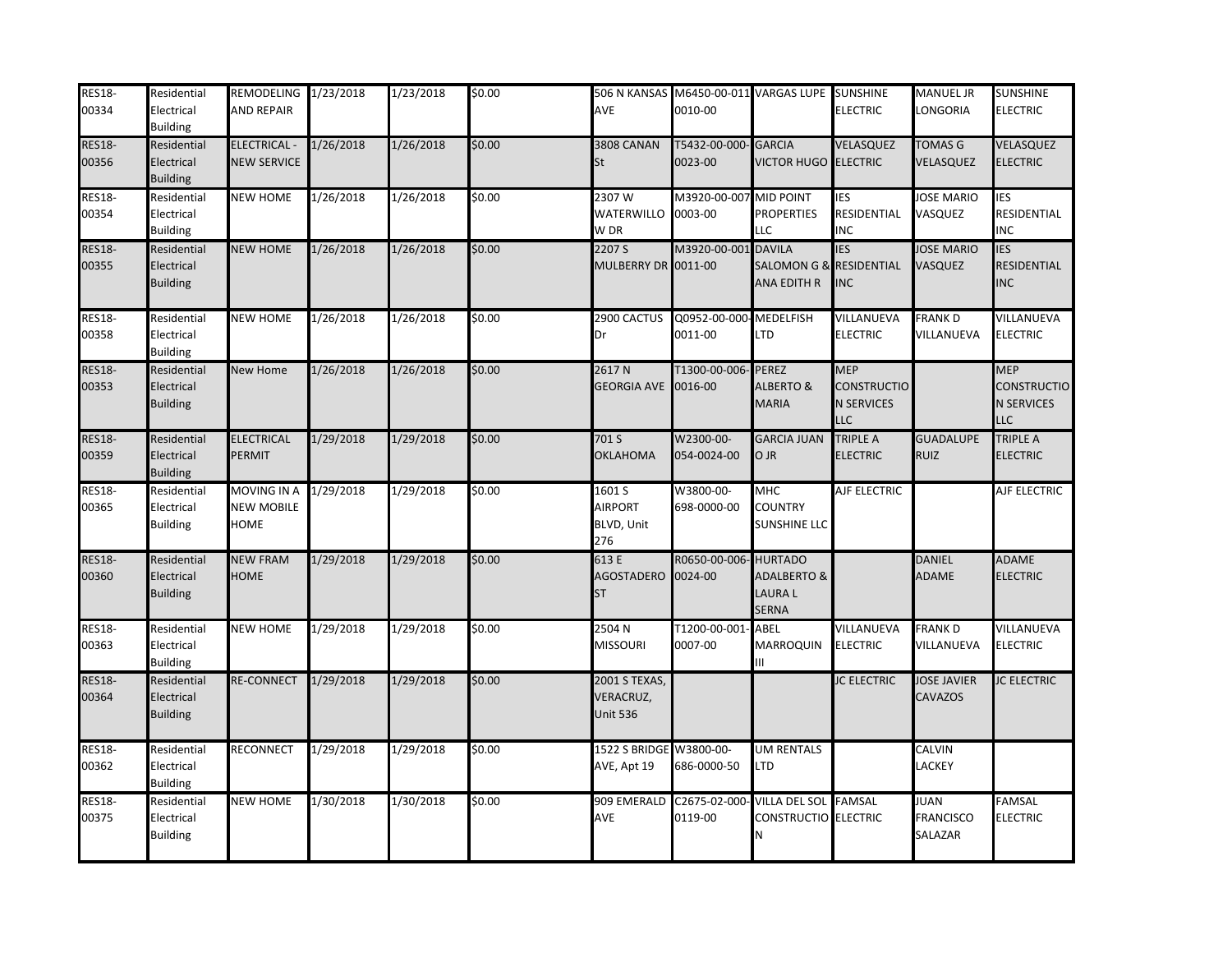| <b>RES18-</b><br>00381 | Residential<br>Electrical<br><b>Building</b> | <b>NEW HOME</b>                                                                             | 1/31/2018 | 1/31/2018 | \$0.00      | 415 LOS<br><b>PALOMOS St</b>      | P4401-00-000-<br>0034-00              |                                                | LEGACY<br><b>LECTRIC</b>                                  | <b>JOSE LUCAS</b><br>AREVALO          | <b>LEGACY</b><br><b>ELECTRIC</b>                            |
|------------------------|----------------------------------------------|---------------------------------------------------------------------------------------------|-----------|-----------|-------------|-----------------------------------|---------------------------------------|------------------------------------------------|-----------------------------------------------------------|---------------------------------------|-------------------------------------------------------------|
| <b>RES18-</b><br>00280 | Residential<br>Mechanical                    | MECHANICAL<br>PERMIT                                                                        | 1/5/2018  | 1/5/2018  | \$1,000.00  | <b>508 LOS</b><br><b>TORRITOS</b> |                                       |                                                | 3G'S AIR<br><b>CONDITIONIN</b>                            | <b>ARMANDO</b><br><b>GARCIA</b>       | 3G'S AIR<br><b>CONDITIONIN</b>                              |
| <b>RES18-</b><br>00287 | Residential<br>Mechanical                    | Ismael Cantu -<br>Installation of<br>a 4 TON 16<br>Seer complete<br>central air and<br>heat | 1/8/2018  | 1/8/2018  | \$4,500.00  | 3317<br>Everglade Dr              | C8354-00-000-<br>0079-00              |                                                | <b>BORDER AIR</b><br><b>CONDITIONIN</b><br><b>GINC</b>    | <b>ROY</b><br>VILLARREAL              |                                                             |
| <b>RES18-</b><br>00292 | Residential<br>Mechanical                    | <b>NEW HOME</b>                                                                             | 1/8/2018  | 1/8/2018  | \$3,500.00  | 2017 PAGE St                      | S5447-00-000-<br>0035-00              |                                                | E AND E AIR<br>CONDITIONIN<br><b>GINC</b>                 | ARMANDO<br><b>PICHARDO</b>            | E AND E AIR<br><b>CONDITIONIN</b><br><b>GINC</b>            |
| <b>RES18-</b><br>00294 | Residential<br>Mechanical                    | INSTALL/REPL 1/10/2018<br>ACE 3 TON AC<br><b>WITH GAS</b><br><b>FURNANCE</b>                |           | 1/10/2018 | \$13,702.00 | 915 W 9TH ST                      | C4300-00-004- BAUER LOIS A<br>0007-00 | & LYNDA L &<br><b>RAYMOND L</b><br><b>TODD</b> | MIKE'S<br>PLUMBING,<br><b>ELECTRICAL &amp;</b><br>AC      | <b>VICTOR CARL</b><br><b>ESQUIVEL</b> | MIKE'S<br>PLUMBING,<br><b>ELECTRICAL &amp;</b><br><b>AC</b> |
| <b>RES18-</b><br>00299 | Residential<br>Mechanical                    | MECHANICAL 1/10/2018<br>PERMIT                                                              |           | 1/10/2018 | \$3,200.00  | 317 STONE<br>RIDGE Dr             | R3485-00-000-KEYSTONE<br>0016-00      | CONSTRUCTIO HEATING<br>N                       | US AIR AND                                                | <b>JUAN JR</b><br>SERRANO             | US AIR AND<br><b>HEATING</b>                                |
| <b>RES18-</b><br>00306 | Residential<br>Mechanical                    | MECHANICAL<br>PERMIT                                                                        | 1/11/2018 | 1/11/2018 | \$2,000.00  | 617 SAMARIA                       |                                       | MARY LOU<br><b>GARCIA</b>                      | SID ELECTRIC<br>& A/C                                     | <b>ISIDRO</b><br>RODRIGUEZ            | SID ELECTRIC<br>& A/C                                       |
| <b>RES18-</b><br>00307 | Residential<br>Mechanical                    | MECHANICAL<br>PERMIT                                                                        | 1/12/2018 | 1/12/2018 | \$3,500.00  | 2016<br>BRIGHTWOOD 0152-00        | S5447-00-000- ARNULFO                 | MUNOZ                                          | <b>FAST AIR</b>                                           | CARLA<br><b>BELTRAN</b>               | <b>FAST AIR</b>                                             |
| <b>RES18-</b><br>00318 | Residential<br>Mechanical                    | <b>NEW HOME</b>                                                                             | 1/16/2018 | 1/16/2018 | \$2,000.00  | 3200 LAZY<br><b>RIVER Rd</b>      | 0004-00                               | M4154-01-000 MANZO OMAR COMPLETE               | MAINTENANC<br>E SERVICES                                  | <b>CESAR</b><br><b>SOLANO</b>         | <b>COMPLETE</b><br>MAINTENANC<br><b>E SERVICES</b>          |
| <b>RES18-</b><br>00347 | Residential<br>Mechanical                    | MECHANICAL 1/25/2018<br>PERMIT                                                              |           | 1/25/2018 | \$1,800.00  | 2013<br><b>SALVADOR</b>           | S5447-00-000- AMIGO PARK<br>0210-00   | <b>INC</b>                                     | <b>COMPLETE</b><br><b>MAINTENANC</b><br><b>E SERVICES</b> | <b>CESAR</b><br>SOLANO                | <b>COMPLETE</b><br><b>MAINTENANC</b><br><b>E SERVICES</b>   |
| <b>RES18-</b><br>00348 | Residential<br>Mechanical                    | MECHANICAL 1/25/2018<br>PERMIT                                                              |           | 1/25/2018 | \$1,800.00  | 2012<br>SALVADOR                  | S5447-00-000- AMIGO PARK<br>0191-00   | <b>INC</b>                                     | COMPLETE<br>MAINTENANC SOLANO<br><b>E SERVICES</b>        | <b>CESAR</b>                          | COMPLETE<br>MAINTENANC<br><b>E SERVICES</b>                 |
| <b>RES18-</b><br>00349 | Residential<br>Mechanical                    | MECHANICAL<br>PERMIT                                                                        | 1/25/2018 | 1/25/2018 | \$1,800.00  | 2008<br><b>SALVADOR</b>           | S5447-00-000<br>0192-00               | <b>AMIGO PARK</b><br><b>INC</b>                | <b>COMPLETE</b><br>MAINTENANC SOLANO<br>E SERVICES        | <b>CESAR</b>                          | <b>COMPLETE</b><br><b>MAINTENANC</b><br><b>E SERVICES</b>   |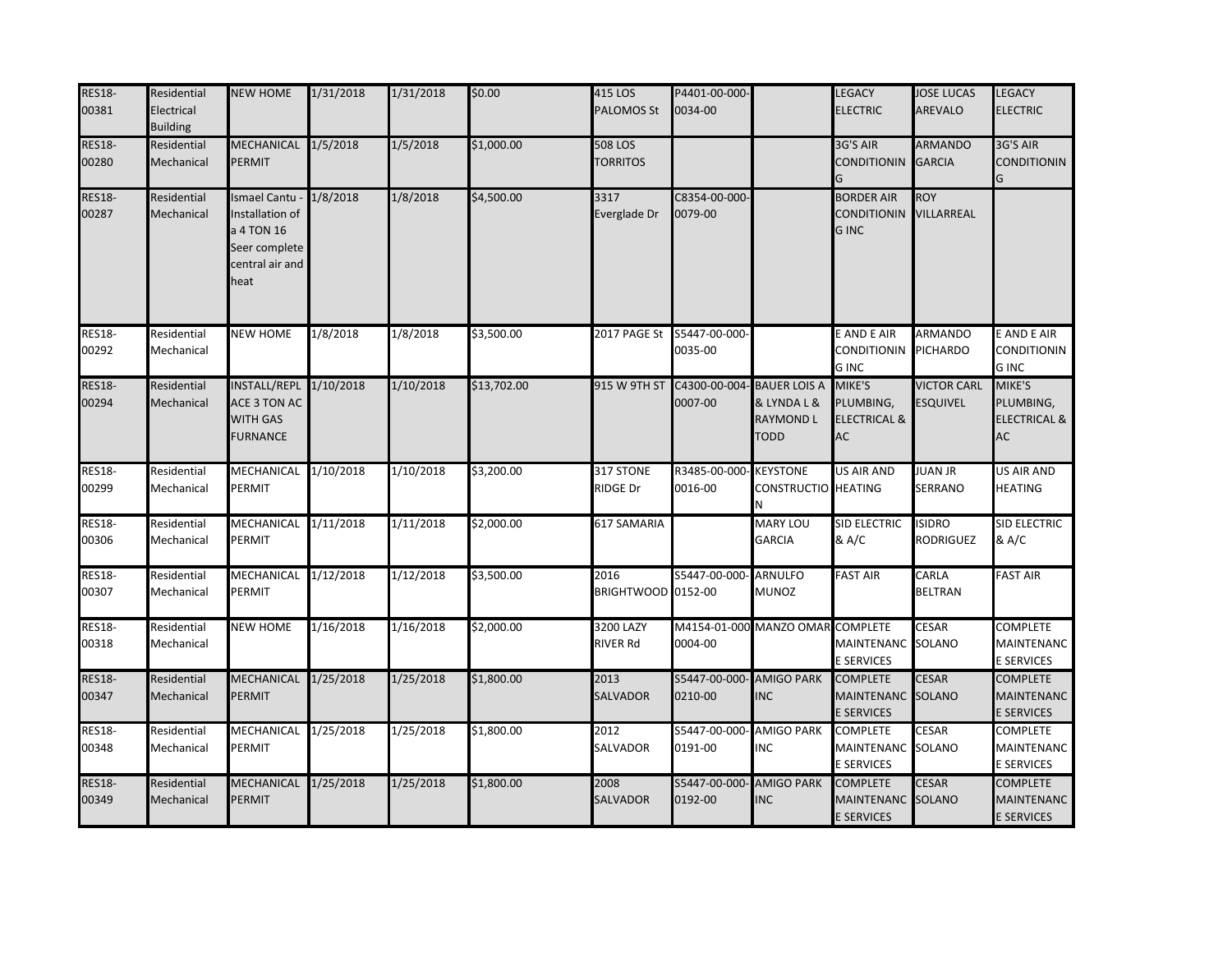| <b>RES18-</b> | Residential | MECHANICAL 1/25/2018         |            | 1/25/2018 | \$1,800.00   | <b>2420 FLAG</b>        | R3485-00-000- CESAR       |                                      | <b>COMPLETE</b>         | <b>CESAR</b>        | <b>COMPLETE</b>        |
|---------------|-------------|------------------------------|------------|-----------|--------------|-------------------------|---------------------------|--------------------------------------|-------------------------|---------------------|------------------------|
| 00351         | Mechanical  | PERMIT                       |            |           |              | <b>STONE</b>            | 0035-00                   | SOLANO                               | MAINTENANC SOLANO       |                     | MAINTENANC             |
|               |             |                              |            |           |              |                         |                           |                                      | <b>E SERVICES</b>       |                     | <b>E SERVICES</b>      |
| <b>RES18-</b> | Residential | <b>NEW HOME</b>              | 1/26/2018  | 1/26/2018 | \$5,000.00   | 2307W                   | M3920-00-007 MID POINT    |                                      | E AND E AIR             | ARMANDO             | E AND E AIR            |
| 00357         | Mechanical  |                              |            |           |              | WATERWILLO              | 0003-00                   | <b>PROPERTIES</b>                    | <b>CONDITIONIN</b>      | <b>PICHARDO</b>     | <b>CONDITIONIN</b>     |
|               |             |                              |            |           |              | W DR                    |                           | <b>LLC</b>                           | <b>GINC</b>             |                     | <b>GINC</b>            |
| <b>RES18-</b> | Residential | <b>MECHANICAL</b>            | 1/29/2018  | 1/29/2018 | \$5,100.00   | 3808 CANAN              | T5432-00-000-             | <b>GARCIA</b>                        | <b>UNION AIR</b>        | LUIS GARCIA         | <b>UNION AIR</b>       |
| 00366         | Mechanical  | <b>PERMIT</b>                |            |           |              | <b>St</b>               | 0023-00                   |                                      | VICTOR HUGO CONDITIONIN |                     | <b>CONDITIONIN</b>     |
|               |             |                              |            |           |              |                         |                           |                                      | <b>G &amp; HEATING</b>  |                     | <b>G &amp; HEATING</b> |
| <b>RES18-</b> | Residential | MECHANICAL 1/30/2018         |            | 1/30/2018 | \$5,200.00   | 2617N                   | T1300-00-006-PEREZ        |                                      | <b>FAST AIR</b>         | CARLA               | <b>FAST AIR</b>        |
| 00368         | Mechanical  | <b>PERMIT</b>                |            |           |              | <b>GEORGIA AVE</b>      | 0016-00                   | <b>ALBERTO &amp;</b><br><b>MARIA</b> |                         | <b>BELTRAN</b>      |                        |
| <b>RES18-</b> | Residential | MECHANICAL                   | 1/30/2018  | 1/30/2018 | \$4,000.00   | 2504 N                  | T1200-00-001- ABEL        |                                      | COMPLETE                | <b>CESAR</b>        | COMPLETE               |
| 00370         | Mechanical  | <b>PERMIT</b>                |            |           |              | <b>MISSOURI</b>         | 0007-00                   | <b>MARROQUIN</b>                     | MAINTENANC SOLANO       |                     | <b>MAINTENANC</b>      |
|               |             |                              |            |           |              |                         |                           | Ш                                    | <b>E SERVICES</b>       |                     | <b>E SERVICES</b>      |
| <b>RES18-</b> | Residential | <b>MECHANICAL</b>            | 1/30/2018  | 1/30/2018 | \$1,300.00   | 2207 S                  | M3920-00-001              | <b>DAVILA</b>                        | <b>COMFORT</b>          | JOSE G              | <b>COMFORT</b>         |
| 00373         | Mechanical  | <b>PERMIT</b>                |            |           |              | MULBERRY DR 0011-00     |                           | SALOMON G & CLIMATE LLC              |                         | <b>PALACIOS</b>     | <b>CLIMATE LLC</b>     |
|               |             |                              |            |           |              |                         |                           | ANA EDITH R                          |                         |                     |                        |
| <b>RES18-</b> | Residential | MECHANICAL 1/30/2018         |            | 1/30/2018 | \$2,400.00   | 1614 S BRIDGE W3800-00- |                           | <b>BENITEZ</b>                       | US AIR AND              | <b>JUAN JR</b>      | US AIR AND             |
| 00374         | Mechanical  | <b>PERMIT</b>                |            |           |              | <b>AVE</b>              | 687-0000-60               | <b>HECTOR</b>                        | <b>HEATING</b>          | SERRANO             | HEATING                |
|               |             |                              |            |           |              |                         |                           |                                      |                         |                     |                        |
| <b>RES18-</b> | Residential | MECHANICAL 1/31/2018         |            | 1/31/2018 | \$4,500.00   | 2008 Page               | S5447-00-000-             | <b>VERONICA</b>                      | J D LUNAIR              | <b>JOSE LUNA</b>    | J D LUNAIR             |
| 00380         | Mechanical  | <b>PERMIT</b>                |            |           |              |                         | 0230-00                   | HERNANDEZ                            | CONTROL                 |                     | CONTROL                |
| <b>RES18-</b> | Residential | <b>NEW HOME</b>              | 12/12/2017 | 1/3/2018  | \$220,000.00 | 710 MINA ST             | R0935-01-000-RIVERA       |                                      | <b>WALDO</b>            | LUIS D WALDO WALDO  |                        |
| 00231         | New or      |                              |            |           |              |                         | 0008-00                   | TOMAS III                            | HOMES LLC               |                     | HOMES LLC              |
|               | Addition    |                              |            |           |              |                         |                           |                                      |                         |                     |                        |
| <b>RES18-</b> | Residential | <b>NEW HOME</b>              | 12/27/2017 | 1/8/2018  | \$95,032.00  | 2307W                   | M3920-00-007              | <b>MID POINT</b>                     |                         | <b>AMADOR</b>       | <b>WESTWIND</b>        |
| 00267         | New or      |                              |            |           |              | <b>WATERWILLO</b>       | 0003-00                   | <b>PROPERTIES</b>                    |                         | SANDOVAL            | HOME                   |
|               | Addition    |                              |            |           |              | W DR                    |                           | <b>LLC</b>                           |                         |                     |                        |
| <b>RES18-</b> | Residential | <b>PERMIT</b>                | 1/4/2018   | 1/11/2018 | \$5,000.00   | 114 S GUERRA            | G9100-00-004              | <b>ALVARO</b>                        |                         | <b>ALVARO</b>       |                        |
| 00277         | New or      | <b>RENEWAL FOR</b>           |            |           |              |                         | 0005-00                   | <b>TORRES</b>                        |                         | <b>TORRES</b>       |                        |
|               | Addition    | 1501129 -                    |            |           |              |                         |                           |                                      |                         |                     |                        |
|               |             | <b>ADDITION</b>              |            |           |              |                         |                           |                                      |                         |                     |                        |
| <b>RES18-</b> | Residential | <b>FRAME HOUSE 1/10/2018</b> |            | 1/12/2018 | \$10,000.00  |                         | 1813 ABILENE E8500-00-005 | <b>NANCY</b>                         |                         | <b>NANCY</b>        |                        |
| 00301         | New or      | <b>TO BE</b>                 |            |           |              | <b>DR</b>               | 0018-00                   | <b>SALINAS</b>                       |                         | <b>SALINAS</b>      |                        |
|               | Addition    | <b>RELOCATED</b>             |            |           |              |                         |                           |                                      |                         |                     |                        |
| <b>RES18-</b> | Residential | <b>NEW HOME</b>              | 11/21/2017 | 1/17/2018 | \$34,650.00  | 1205 E 1ST              | V2600-00-001              | - ANGEL SERGIO                       |                         | <b>ANGEL SERGIO</b> |                        |
| 00167         | New or      |                              |            |           |              |                         | 0006-00                   | <b>GARCIA</b>                        |                         | <b>GARCIA</b>       |                        |
|               | Addition    |                              |            |           |              |                         |                           |                                      |                         |                     |                        |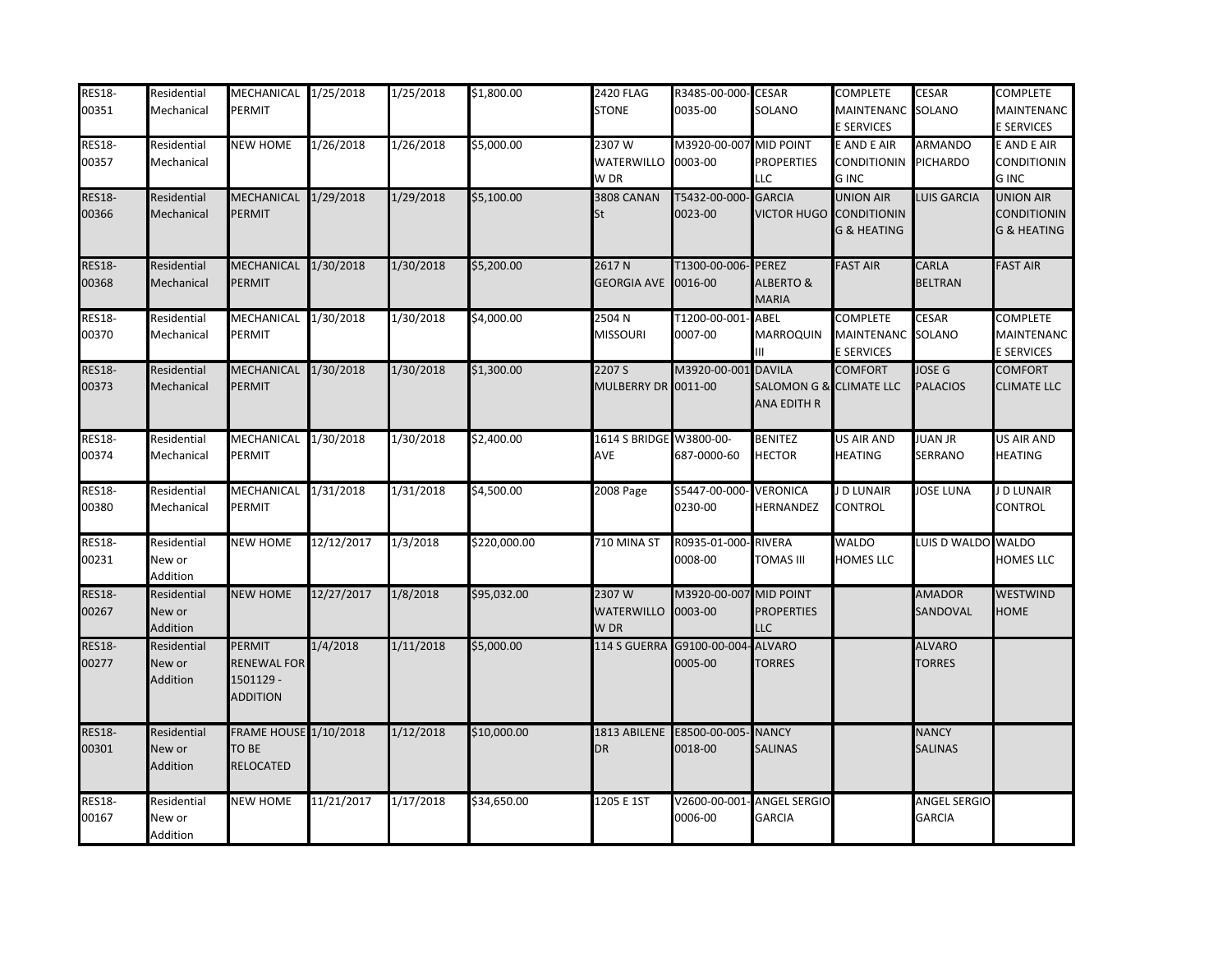| <b>RES18-</b><br>00296 | Residential<br>New or<br>Addition | <b>NEW HOME</b>                                                       | 1/10/2018  | 1/17/2018 | \$30,000.00  | 610 LEE<br><b>GARZA St</b>             | B3150-01-003- RIOS FLORA<br>0011-00 |                                                          |                                                         | <b>FLORA PEREZ</b><br><b>RIOS</b>                | G&G<br>CONTRACTOR                         |
|------------------------|-----------------------------------|-----------------------------------------------------------------------|------------|-----------|--------------|----------------------------------------|-------------------------------------|----------------------------------------------------------|---------------------------------------------------------|--------------------------------------------------|-------------------------------------------|
| <b>RES18-</b><br>00313 | Residential<br>New or<br>Addition | <b>STORAGE</b>                                                        | 1/15/2018  | 1/19/2018 | \$4,118.00   | 507 S ILLINOIS W2300-00-<br><b>AVE</b> | 044-0019-00                         | <b>GARCIA JUAN</b><br>ET UX                              |                                                         | <b>JUAN &amp; ANA</b><br><b>INFANTE</b>          |                                           |
| <b>RES18-</b><br>00295 | Residential<br>New or<br>Addition | <b>DRIVEWAY</b><br>12X35                                              | 1/10/2018  | 1/22/2018 | \$1,000.00   | 221W<br><b>ZACATECAS</b>               |                                     | RUTH PERALES                                             |                                                         | <b>RUTH PERALES</b>                              |                                           |
| <b>RES18-</b><br>00246 | Residential<br>New or<br>Addition | <b>NEW HOME</b>                                                       | 12/19/2017 | 1/22/2018 | \$100,000.00 | 2105<br>SALVADOR<br>Ave                | S5447-00-000-<br>0213-00            | <b>AMIGO PARK</b><br><b>INC</b>                          |                                                         | <b>EDUARDO</b><br>HERNANDEZ                      |                                           |
| <b>RES18-</b><br>00300 | Residential<br>New or<br>Addition | <b>NEW HOME</b>                                                       | 1/10/2018  | 1/23/2018 | \$103,130.00 | 2306 W SAGE<br>DR                      | M3920-00-004 MID POINT<br>0025-00   | <b>PROPERTIES</b><br>LLC                                 | WESTWIND<br><b>HOME</b>                                 | <b>AMADOR</b><br>SANDOVAL                        | WESTWIND<br>HOME                          |
| <b>RES18-</b><br>00312 | Residential<br>New or<br>Addition | NEW HOME                                                              | 1/12/2018  | 1/23/2018 | \$89,000.00  | 2900 CACTUS<br>Dr                      | Q0952-00-000<br>0011-00             | <b>MEDELFISH</b><br>LTD                                  | JJ HOME<br><b>BUILDER</b>                               | <b>JUAN GARCIA</b>                               | JJ HOME<br><b>BUILDER</b>                 |
| <b>RES18-</b><br>00325 | Residential<br>New or<br>Addition | <b>NEW HOME</b>                                                       | 1/19/2018  | 1/24/2018 | \$105,000.00 | 2016<br>SALVADOR<br>Ave                | S5447-00-000-<br>0190-00            |                                                          | <b>CAMAR HOME</b> FELIPE<br><b>CONSTRUCTIO</b><br>N LLC | CAMACHO                                          | CAMAR HOME<br><b>CONSTRUCTIO</b><br>N LLC |
| <b>RES18-</b><br>00328 | Residential<br>New or<br>Addition | <b>NEW HOME</b>                                                       | 1/22/2018  | 1/30/2018 | \$94,956.00  | 2305W<br>WATERWILLO<br>W DR            | M3920-00-007<br>0004-00             | <b>MID POINT</b><br><b>PROPERTIES</b><br>LLC             |                                                         | <b>AMADOR</b><br>SANDOVAL                        | WESTWIND<br>HOME                          |
| <b>RES18-</b><br>00339 | Residential<br>New or<br>Addition | <b>CARPORT ON</b><br><b>EXISTING</b><br><b>GARAGE</b><br><b>FLOOR</b> | 1/24/2018  | 1/31/2018 | \$1,000.00   | 810 S<br>MISSOURI AVE 0006-00          | 05100-00-002                        | <b>CLAUDIO</b><br><b>MARGARITO</b><br>IR.                |                                                         | <b>MARGARTIO</b><br><b>JR CLAUDIO</b>            |                                           |
| <b>RES18-</b><br>00309 | Residential<br>New or<br>Addition | <b>NEW HOME</b>                                                       | 1/12/2018  | 1/31/2018 | \$100,000.00 | 4005<br>EVERGLADE                      | C8354-00-000-<br>0102-00            | <b>COVARRUBIAS</b><br>ORENZO A                           | <b>RGV VILLA</b><br><b>HOMES LLC</b>                    | <b>EMIGDIO</b><br>VILLANUEVA<br>Ш                | <b>RGV VILLA</b><br><b>HOMES LLC</b>      |
| <b>RES18-</b><br>00310 | Residential<br>New or<br>Addition | <b>NEW HOME</b>                                                       | 1/12/2018  | 1/31/2018 | \$100,000.00 | 1412 PECAN<br>ORCHARD                  | 0004-00                             | P5005-02-00H- CASTRILLON &<br>PELAEZ<br><b>FAMILY LP</b> | <b>RGV VILLA</b><br><b>HOMES LLC</b>                    | <b>EMIGDIO</b><br>VILLANUEVA<br>Ш                | <b>RGV VILLA</b><br><b>HOMES LLC</b>      |
| <b>RES18-</b><br>00278 | Residential<br>Plumbing           | NEW HOME                                                              | 1/5/2018   | 1/5/2018  | \$0.00       | 2013<br>SALVADOR                       | S5447-00-000-<br>0210-00            | <b>AMIGO PARK</b><br>INC                                 |                                                         | <b>RENE ROCHA</b>                                | <b>R&amp;R</b><br>PLUMBING                |
| <b>RES18-</b><br>00291 | Residential<br>Plumbing           | <b>NEW HOME</b>                                                       | 1/8/2018   | 1/8/2018  | \$0.00       | 1515 Sahara<br>Dr                      | L4803-00-000- ANTIONIO<br>0017-00   | <b>GUDINO</b>                                            | LEO'S<br>PLUMBING                                       | <b>JOSE</b><br><b>GUADALUPE</b><br><b>TORRES</b> | LEO'S<br>PLUMBING                         |
| <b>RES18-</b><br>00284 | Residential<br>Plumbing           | <b>PLUMBING</b><br>PERMIT                                             | 1/8/2018   | 1/8/2018  | \$0.00       | 2005<br>SALVADOR<br>Ave                | S5447-00-000-<br>0208-00            | <b>JULIO</b><br>RAMIREZ                                  | <b>VALDEZ</b><br>PLUMBING                               | <b>ANIBAL</b><br>VALDEZ                          | VALDEZ<br>PLUMBING                        |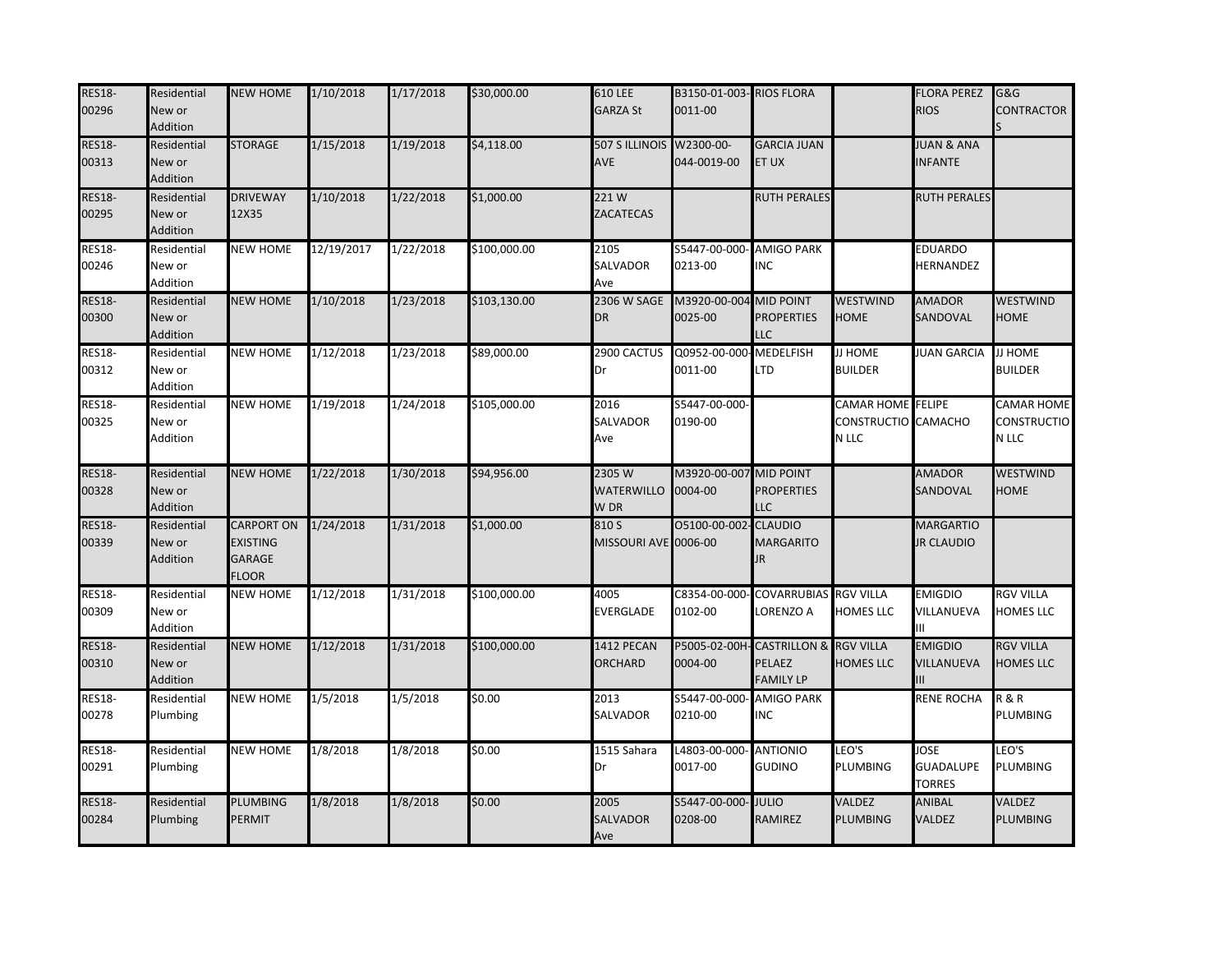| <b>RES18-</b> | Residential | <b>PLUMBING</b>                    | 1/8/2018  | 1/8/2018  | \$0.00 | 2307 W               | M3920-00-007 MID POINT |                                      | <b>CESAR</b>                                 | <b>CESAR</b>       | <b>CESAR</b>                      |
|---------------|-------------|------------------------------------|-----------|-----------|--------|----------------------|------------------------|--------------------------------------|----------------------------------------------|--------------------|-----------------------------------|
| 00290         | Plumbing    | PERMIT                             |           |           |        | WATERWILLO           | 0003-00                | <b>PROPERTIES</b>                    | VILLAREAL INC VILLARREAL                     |                    | <b>VILLAREAL INC</b>              |
|               |             |                                    |           |           |        | W DR                 |                        | <b>LLC</b>                           |                                              |                    |                                   |
| <b>RES18-</b> | Residential | Plumbing for                       | 1/8/2018  | 1/8/2018  | \$0.00 | <b>508 LOS</b>       |                        |                                      | SAENZ S&S                                    | <b>SERGIO JR</b>   |                                   |
| 00289         | Plumbing    | residential                        |           |           |        | <b>TORRITOS</b>      |                        |                                      | PLUMBING CO SAENZ                            |                    |                                   |
|               |             | home                               |           |           |        |                      |                        |                                      |                                              |                    |                                   |
|               |             |                                    |           |           |        |                      |                        |                                      |                                              |                    |                                   |
| <b>RES18-</b> | Residential | INSTALLATION 1/10/2018<br>OF WATER |           | 1/10/2018 | \$0.00 | 713 E LINCOLN        |                        | SONIA &                              | <b>SWEET WATER ROGELIO JR</b><br><b>HOME</b> | <b>ARENAS</b>      | <b>SWEET WATER</b><br><b>HOME</b> |
| 00298         | Plumbing    |                                    |           |           |        |                      |                        | <b>VICTOR</b>                        |                                              |                    |                                   |
|               |             | <b>SOFTENER</b>                    |           |           |        |                      |                        | CHAVEZ                               | <b>SERVICES</b>                              |                    | <b>SERVICES</b>                   |
| <b>RES18-</b> | Residential | INSTALLATION 1/10/2018             |           | 1/10/2018 | \$0.00 | <b>2205 LARGO</b>    | C0224-01-000-          | <b>MORALES</b>                       |                                              | Rogelio Jr         | <b>SWEET WATER</b>                |
| 00297         | Plumbing    | OF WATER                           |           |           |        | ST                   | 0030-00                | DAVID &                              |                                              | ARENAS             | <b>HOME</b>                       |
|               |             | SOFTNER                            |           |           |        |                      |                        | <b>JOANN</b>                         |                                              |                    | <b>SERVICES</b>                   |
| <b>RES18-</b> | Residential | PLUMBING                           | 1/11/2018 | 1/11/2018 | \$0.00 | 101 S LIBERTY        |                        |                                      | <b>BLACKJACK</b>                             | <b>JAIME REYNA</b> | <b>BLACKJACK</b>                  |
| 00305         | Plumbing    | PERMIT                             |           |           |        |                      |                        |                                      | PLUMBING                                     |                    | PLUMBING                          |
| <b>RES18-</b> | Residential |                                    | 1/11/2018 | 1/11/2018 | \$0.00 | 710 MINA ST          | R0935-01-000-RIVERA    |                                      |                                              | <b>DANIEL</b>      | <b>MONCIVAIS</b>                  |
| 00304         | Plumbing    |                                    |           |           |        |                      | 0008-00                | TOMAS III                            |                                              | <b>MONCIVAIS</b>   | PLUMBING                          |
|               |             |                                    |           |           |        |                      |                        |                                      |                                              |                    | <b>TECH</b>                       |
| <b>RES18-</b> | Residential | PLUMBING                           | 1/19/2018 | 1/19/2018 | \$0.00 | 613 E                | R0650-00-006- HURTADO  |                                      | VALDEZ                                       | ANIBAL             | VALDEZ                            |
| 00326         | Plumbing    | PERMIT                             |           |           |        | <b>AGOSTADERO</b>    | 0024-00                | ADALBERTO & PLUMBING                 |                                              | VALDEZ             | PLUMBING                          |
|               |             |                                    |           |           |        | ST                   |                        | LAURA L                              |                                              |                    |                                   |
|               |             |                                    |           |           |        |                      |                        | SERNA                                |                                              |                    |                                   |
| <b>RES18-</b> | Residential | All plumbing                       | 1/22/2018 | 1/22/2018 | \$0.00 | <b>601 N LIBERTY</b> | E7200-00-012           | <b>CR GABELA</b>                     | <b>SAENZ S&amp;S</b>                         | <b>SERGIO JR</b>   |                                   |
| 00327         | Plumbing    | for resident                       |           |           |        | <b>ST</b>            | 0001-00                | <b>INVESTMENTS</b>                   | PLUMBING CO SAENZ                            |                    |                                   |
|               |             |                                    |           |           |        |                      |                        | <b>LLC</b>                           |                                              |                    |                                   |
| <b>RES18-</b> | Residential | <b>PLUMBING</b>                    | 1/22/2018 | 1/22/2018 | \$0.00 | 1518 S TIO           |                        | <b>NELLY N</b>                       | <b>BALDEMAR</b>                              | <b>BALDEMAR</b>    | <b>BALDEMAR</b>                   |
| 00332         | Plumbing    | PERMIT                             |           |           |        |                      |                        | LOPEZ                                | <b>FLORES</b>                                | FLORES             | <b>FLORES</b>                     |
|               |             |                                    |           |           |        |                      |                        |                                      | PLUMBING                                     |                    | PLUMBING                          |
| <b>RES18-</b> | Residential | <b>PLUMBING</b>                    | 1/23/2018 | 1/23/2018 | \$0.00 | 2900 CACTUS          | Q0952-00-000-MEDELFISH |                                      | <b>JM PLUMBING JUAN GARCIA</b>               |                    | <b>JM PLUMBING</b>                |
| 00337         | Plumbing    |                                    |           |           |        | Dr                   | 0011-00                | <b>LTD</b>                           |                                              |                    |                                   |
| <b>RES18-</b> | Residential | PLUMBING                           | 1/23/2018 | 1/23/2018 | \$0.00 | 2306 W SAGE          | M3920-00-004           | <b>MID POINT</b>                     | <b>CESAR</b>                                 | <b>CESAR</b>       | CESAR                             |
| 00333         | Plumbing    | PERMIT                             |           |           |        | DR                   | 0025-00                | <b>PROPERTIES</b>                    | VILLAREAL INC VILLARREAL                     |                    | VILLAREAL INC                     |
|               |             |                                    |           |           |        |                      |                        | LLC                                  |                                              |                    |                                   |
| <b>RES18-</b> | Residential | <b>NEW HOME</b>                    | 1/24/2018 | 1/24/2018 | \$0.00 | 909 EMERALD          | C2675-02-000           | <b>VILLA DEL SOL ELIZONDO</b>        |                                              | <b>JESUS ELOY</b>  | <b>ELIZONDO</b>                   |
| 00340         | Plumbing    |                                    |           |           |        | <b>AVE</b>           | 0119-00                | CONSTRUCTIO PLUMBING                 |                                              | ELIZONDO           | PLUMBING                          |
|               |             |                                    |           |           |        |                      |                        |                                      |                                              |                    |                                   |
| <b>RES18-</b> | Residential | <b>NEW HOME</b>                    | 1/24/2018 | 1/24/2018 | \$0.00 | 1205 E 1ST           |                        | V2600-00-001- ANGEL SERGIO BLACKJACK |                                              | <b>JAIME REYNA</b> | <b>BLACKJACK</b>                  |
| 00346         | Plumbing    |                                    |           |           |        |                      | 0006-00                | <b>GARCIA</b>                        | PLUMBING                                     |                    | PLUMBING                          |
|               |             |                                    |           |           |        |                      |                        |                                      |                                              |                    |                                   |
|               |             |                                    |           |           |        |                      |                        |                                      |                                              |                    |                                   |